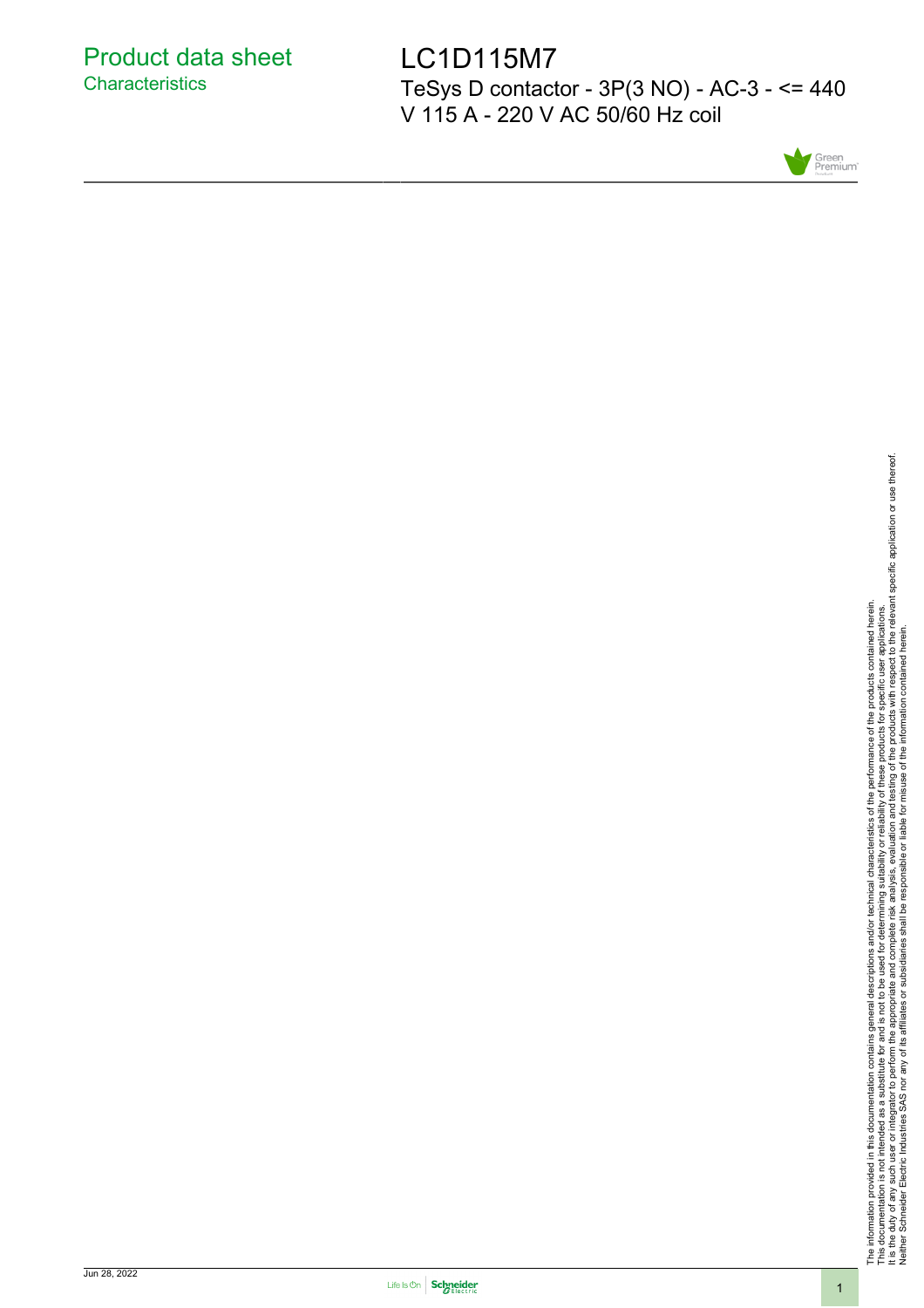

| Main                                           |                                                                                                                                                                                                                                                                                         |  |
|------------------------------------------------|-----------------------------------------------------------------------------------------------------------------------------------------------------------------------------------------------------------------------------------------------------------------------------------------|--|
| Range                                          | <b>TeSys</b>                                                                                                                                                                                                                                                                            |  |
| Product name                                   | TeSys D<br>TeSys Deca                                                                                                                                                                                                                                                                   |  |
| Product or component<br>type                   | Contactor                                                                                                                                                                                                                                                                               |  |
| Device short name                              | LC1D                                                                                                                                                                                                                                                                                    |  |
| Contactor application                          | Motor control<br>Resistive load                                                                                                                                                                                                                                                         |  |
| Utilisation category                           | $AC-4$<br>AC-1<br>$AC-3$                                                                                                                                                                                                                                                                |  |
| Poles description                              | 3P                                                                                                                                                                                                                                                                                      |  |
| Power pole contact<br>composition              | 3 NO                                                                                                                                                                                                                                                                                    |  |
| [Ue] rated operational<br>voltage              | Power circuit: <= 1000 V AC 25400 Hz<br>Power circuit: <= 300 V DC                                                                                                                                                                                                                      |  |
| [le] rated operational<br>current              | 200 A (at <60 $^{\circ}$ C) at <= 440 V AC AC-1 for power<br>circuit<br>115 A (at $\leq 60$ °C) at $\leq$ 440 V AC AC-3 for power<br>circuit                                                                                                                                            |  |
| Motor power kW                                 | 30 KW at 220230 V AC 50/60 Hz (AC-3)<br>55 KW at 380400 V AC 50/60 Hz (AC-3)<br>59 KW at 415440 V AC 50/60 Hz (AC-3)<br>75 KW at 500 V AC 50/60 Hz (AC-3)<br>80 KW at 660690 V AC 50/60 Hz (AC-3)<br>65 KW at 1000 V AC 50/60 Hz (AC-3)<br>18.5 kW at 400 V AC 50/60 Hz (AC-4)          |  |
| Motor power HP (UL /<br>CSA)                   | 30 Hp at 200/208 V AC 50/60 Hz for 3 phases<br>motors<br>40 Hp at 230/240 V AC 50/60 Hz for 3 phases<br>motors<br>75 Hp at 460/480 V AC 50/60 Hz for 3 phases<br>motors<br>100 hp at 575/600 V AC 50/60 Hz for 3 phases<br>motors                                                       |  |
| Control circuit type                           | AC at 50/60 Hz                                                                                                                                                                                                                                                                          |  |
| [Uc] control circuit<br>voltage                | 220 V AC 50/60 Hz                                                                                                                                                                                                                                                                       |  |
| Auxiliary contact<br>composition               | 1 NO + 1 NC                                                                                                                                                                                                                                                                             |  |
| [Uimp] rated impulse<br>withstand voltage      | 8 kV conforming to IEC 60947                                                                                                                                                                                                                                                            |  |
| Overvoltage category                           | Ш                                                                                                                                                                                                                                                                                       |  |
| [Ith] conventional free<br>air thermal current | 200 A (at 60 °C) for power circuit                                                                                                                                                                                                                                                      |  |
| Irms rated making<br>capacity                  | 1260 A at 440 V for power circuit conforming to IEC<br>60947<br>140 A AC for signalling circuit conforming to IEC<br>60947-5-1<br>250 A DC for signalling circuit conforming to IEC<br>60947-5-1                                                                                        |  |
| Rated breaking capacity                        | 1100 A at 440 V for power circuit conforming to IEC<br>60947                                                                                                                                                                                                                            |  |
| [Icw] rated short-time<br>withstand current    | 250 A 40 °C - 10 min for power circuit<br>550 A 40 °C - 1 min for power circuit<br>950 A 40 °C - 10 s for power circuit<br>1100 A 40 °C - 1 s for power circuit<br>100 A - 1 s for signalling circuit<br>120 A - 500 ms for signalling circuit<br>140 A - 100 ms for signalling circuit |  |
| Associated fuse rating                         | 250 A gG at <= 690 V coordination type 1 for power<br>circuit<br>200 A gG at <= 690 V coordination type 2 for power<br>circuit<br>10 A gG for signalling circuit                                                                                                                        |  |
|                                                |                                                                                                                                                                                                                                                                                         |  |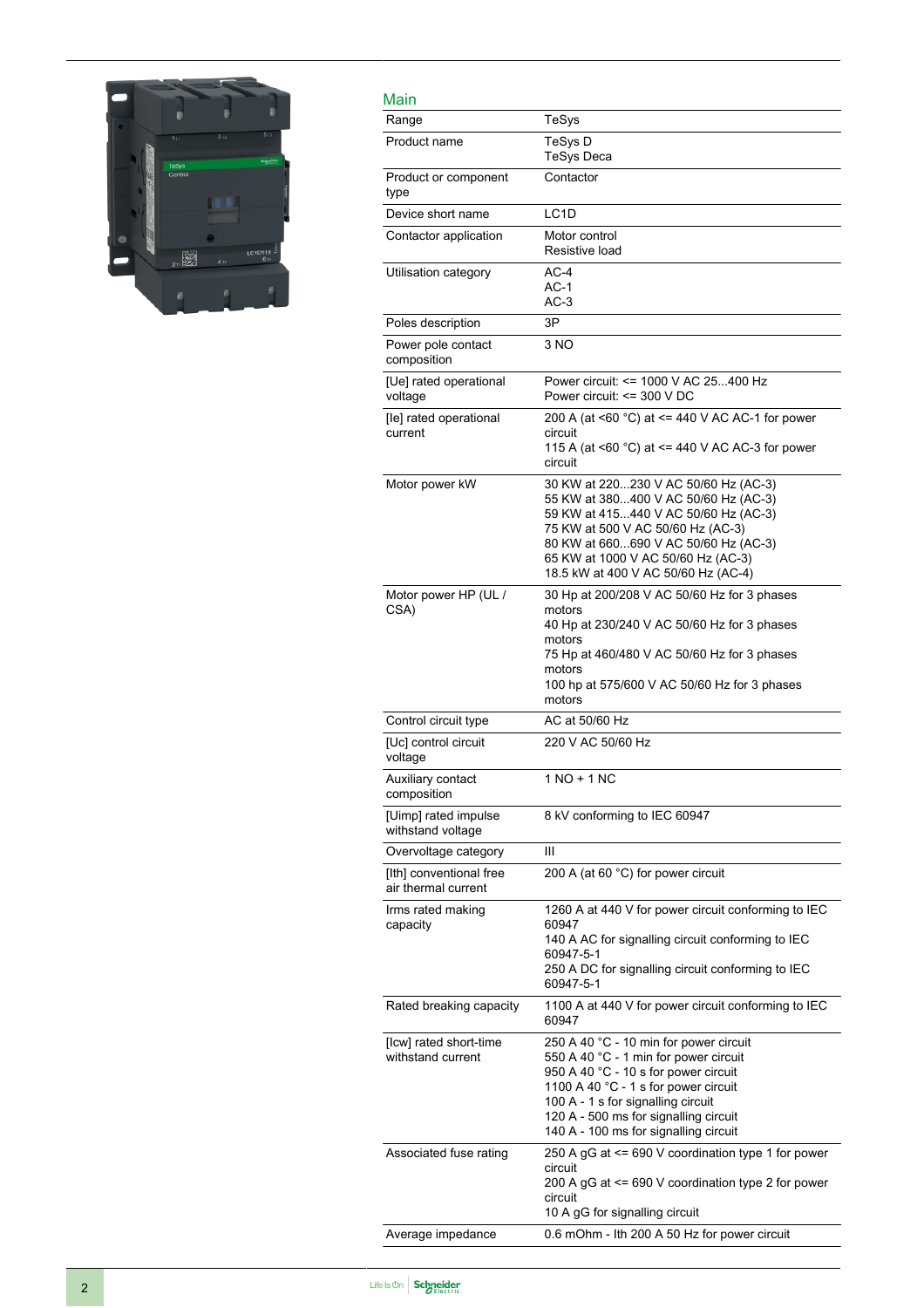| [Ui] rated insulation<br>voltage | Power circuit: 600 V CSA certified<br>Power circuit: 600 V UL certified<br>Power circuit: 1000 V conforming to IEC 60947-4-1<br>Signalling circuit: 690 V conforming to IEC 60947-1<br>Signalling circuit: 600 V CSA certified<br>Signalling circuit: 600 V UL certified                                                                                                                                                                                                                                                                                                                                                                                                                                                                                                                                                                                                                                                                                                                                                                                                                                                                                                                        |  |
|----------------------------------|-------------------------------------------------------------------------------------------------------------------------------------------------------------------------------------------------------------------------------------------------------------------------------------------------------------------------------------------------------------------------------------------------------------------------------------------------------------------------------------------------------------------------------------------------------------------------------------------------------------------------------------------------------------------------------------------------------------------------------------------------------------------------------------------------------------------------------------------------------------------------------------------------------------------------------------------------------------------------------------------------------------------------------------------------------------------------------------------------------------------------------------------------------------------------------------------------|--|
| Electrical durability            | 0.8 Mcycles 200 A AC-1 at Ue <= 440 V<br>0.95 Mcycles 115 A AC-3 at Ue <= 440 V                                                                                                                                                                                                                                                                                                                                                                                                                                                                                                                                                                                                                                                                                                                                                                                                                                                                                                                                                                                                                                                                                                                 |  |
| Power dissipation per<br>pole    | 24 W AC-1<br>7.9 W AC-3                                                                                                                                                                                                                                                                                                                                                                                                                                                                                                                                                                                                                                                                                                                                                                                                                                                                                                                                                                                                                                                                                                                                                                         |  |
| Front cover                      | With                                                                                                                                                                                                                                                                                                                                                                                                                                                                                                                                                                                                                                                                                                                                                                                                                                                                                                                                                                                                                                                                                                                                                                                            |  |
| Mounting support                 | Rail<br>Plate                                                                                                                                                                                                                                                                                                                                                                                                                                                                                                                                                                                                                                                                                                                                                                                                                                                                                                                                                                                                                                                                                                                                                                                   |  |
| Standards                        | CSA C22.2 No 14<br>EN 60947-4-1<br>EN 60947-5-1<br>IEC 60947-4-1<br>IEC 60947-5-1<br><b>UL 508</b>                                                                                                                                                                                                                                                                                                                                                                                                                                                                                                                                                                                                                                                                                                                                                                                                                                                                                                                                                                                                                                                                                              |  |
| <b>Product certifications</b>    | <b>RINA</b><br>CSA<br>CCC<br>BV<br>LROS (Lloyds register of shipping)<br>GL<br>GOST<br><b>DNV</b><br>UL<br><b>UKCA</b>                                                                                                                                                                                                                                                                                                                                                                                                                                                                                                                                                                                                                                                                                                                                                                                                                                                                                                                                                                                                                                                                          |  |
| Connections - terminals          | Control circuit: screw clamp terminals 2 cable(s) 1<br>2.5 mm <sup>2</sup> flexible with cable end<br>Control circuit: screw clamp terminals 1 cable(s) 1<br>2.5 mm <sup>2</sup> flexible with cable end<br>Control circuit: screw clamp terminals 1 cable(s) 1<br>2.5 mm <sup>2</sup> flexible without cable end<br>Control circuit: screw clamp terminals 2 cable(s) 1<br>2.5 mm <sup>2</sup> flexible without cable end<br>Control circuit: screw clamp terminals 1 cable(s) 1<br>2.5 mm <sup>2</sup> solid without cable end<br>Control circuit: screw clamp terminals 2 cable(s) 1<br>2.5 mm <sup>2</sup> solid without cable end<br>Power circuit: connector 1 cable(s) 10<br>120 mm <sup>2</sup> flexible without cable end<br>Power circuit: connector 2 cable(s) 10.<br>50 mm <sup>2</sup> flexible without cable end<br>Power circuit: connector 1 cable(s) 10<br>120 mm <sup>2</sup> flexible with cable end<br>Power circuit: connector 2 cable(s) 10<br>50 mm <sup>2</sup> flexible with cable end<br>Power circuit: connector 1 cable(s) 10<br>120 mm <sup>2</sup> solid without cable end<br>Power circuit: connector 2 cable(s) 1050 mm <sup>2</sup> solid<br>without cable end |  |
| <b>Tightening torque</b>         | Control circuit: 1.2 N.m - on screw clamp terminals -<br>with screwdriver flat $\varnothing$ 6 mm<br>Control circuit: 1.2 N.m - on screw clamp terminals -<br>with screwdriver Philips No 2<br>Power circuit: 12 N.m - on connector hexagonal<br>screw head 4 mm<br>Control circuit: 1.2 N.m - on screw clamp terminals -<br>with screwdriver pozidriv No 2                                                                                                                                                                                                                                                                                                                                                                                                                                                                                                                                                                                                                                                                                                                                                                                                                                     |  |
| Operating time                   | 620 ms opening<br>2050 ms closing                                                                                                                                                                                                                                                                                                                                                                                                                                                                                                                                                                                                                                                                                                                                                                                                                                                                                                                                                                                                                                                                                                                                                               |  |
| Safety reliability level         | B10d = 1369863 cycles contactor with nominal load<br>conforming to EN/ISO 13849-1<br>B10d = 20000000 cycles contactor with mechanical<br>load conforming to EN/ISO 13849-1                                                                                                                                                                                                                                                                                                                                                                                                                                                                                                                                                                                                                                                                                                                                                                                                                                                                                                                                                                                                                      |  |
| Mechanical durability            | 8 Mcycles                                                                                                                                                                                                                                                                                                                                                                                                                                                                                                                                                                                                                                                                                                                                                                                                                                                                                                                                                                                                                                                                                                                                                                                       |  |
| Maximum operating rate           | 2400 cyc/h 60 °C                                                                                                                                                                                                                                                                                                                                                                                                                                                                                                                                                                                                                                                                                                                                                                                                                                                                                                                                                                                                                                                                                                                                                                                |  |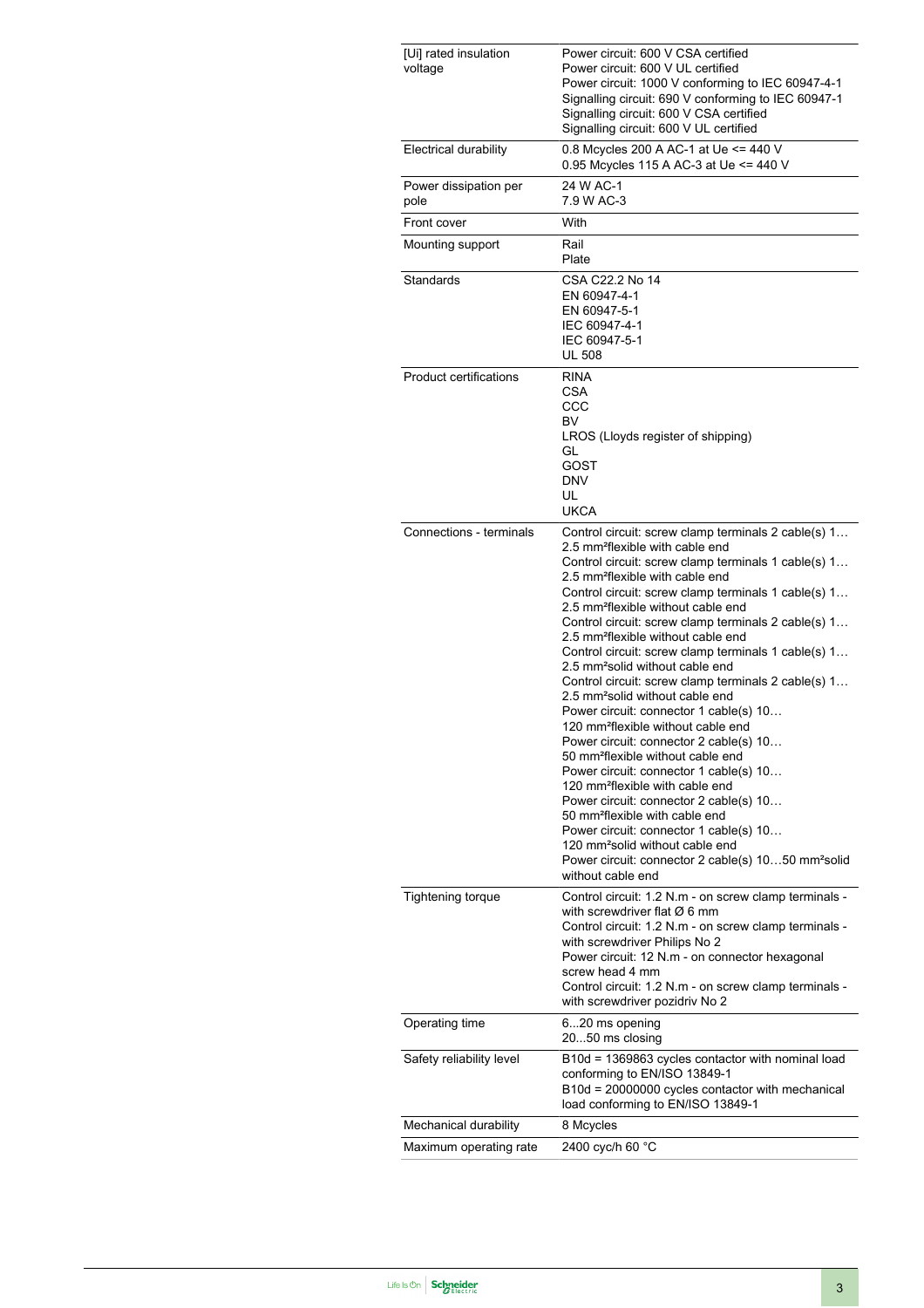### **Complementary**

| Coil technology                 | Built-in bidirectional peak limiting diode suppressor                                                                                     |  |
|---------------------------------|-------------------------------------------------------------------------------------------------------------------------------------------|--|
| Control circuit voltage limits  | 0.30.5 Uc (-4070 °C): drop-out AC 50/60 Hz<br>0.81.15 Uc (-4055 °C) operational AC 50/60 Hz<br>11.15 Uc (5570 °C):operational AC 50/60 Hz |  |
| Inrush power in VA              | 280350 VA 60 Hz cos phi 0.8 (at 20 °C)<br>280350 VA 50 Hz cos phi 0.8 (at 20 °C)                                                          |  |
| Hold-in power consumption in VA | 218 VA 60 Hz cos phi 0.3 (at 20 °C)<br>218 VA 50 Hz cos phi 0.3 (at 20 °C)                                                                |  |
| Heat dissipation                | 38 W at 50/60 Hz                                                                                                                          |  |
| Auxiliary contacts type         | Type mechanically linked 1 NO + 1 NC conforming to IEC 60947-5-1<br>Type mirror contact 1 NC conforming to IEC 60947-4-1                  |  |
| Signalling circuit frequency    | 25400 Hz                                                                                                                                  |  |
| Minimum switching current       | 5 mA for signalling circuit                                                                                                               |  |
| Minimum switching voltage       | 17 V for signalling circuit                                                                                                               |  |
| Non-overlap time                | 1.5 Ms on de-energisation between NC and NO contact<br>1.5 ms on energisation between NC and NO contact                                   |  |
| Insulation resistance           | > 10 MOhm for signalling circuit                                                                                                          |  |

### Environment

| IP degree of protection               | IP20 front face conforming to IEC 60529                                                                                                                                     |
|---------------------------------------|-----------------------------------------------------------------------------------------------------------------------------------------------------------------------------|
| Climatic withstand                    | Conforming to IACS E10                                                                                                                                                      |
| Protective treatment                  | TH conforming to IEC 60068-2-30                                                                                                                                             |
| Pollution degree                      | 3                                                                                                                                                                           |
| Ambient air temperature for operation | $-4060 °C$<br>6070 °C with derating                                                                                                                                         |
| Ambient air temperature for storage   | $-6080 °C$                                                                                                                                                                  |
| Operating altitude                    | $03000$ m                                                                                                                                                                   |
| Fire resistance                       | 850 °C conforming to IEC 60695-2-1                                                                                                                                          |
| Mechanical robustness                 | Vibrations contactor open: 2 Gn, 5300 Hz<br>Vibrations contactor closed: 4 Gn, 5300 Hz<br>Shocks contactor closed: 15 Gn for 11 ms<br>Shocks contactor open: 6 Gn for 11 ms |
| Height                                | 158 mm                                                                                                                                                                      |
| Width                                 | 120 mm                                                                                                                                                                      |
| Depth                                 | 136 mm                                                                                                                                                                      |
| Net weight                            | $2.5$ kg                                                                                                                                                                    |

### Packing Units

| Unit Type of Package 1       | <b>PCE</b> |
|------------------------------|------------|
| Number of Units in Package 1 | 1          |
| Package 1 Weight             | 2.469 kg   |
| Package 1 Height             | 19 cm      |
| Package 1 width              | 17.5 cm    |
| Package 1 Length             | 21.5 cm    |
| Unit Type of Package 2       | P06        |
| Number of Units in Package 2 | 27         |
| Package 2 Weight             | 79.663 kg  |
| Package 2 Height             | 73.5 cm    |
| Package 2 width              | 80 cm      |
| Package 2 Length             | 60 cm      |
| Package 3 Height             | 80 cm      |
|                              |            |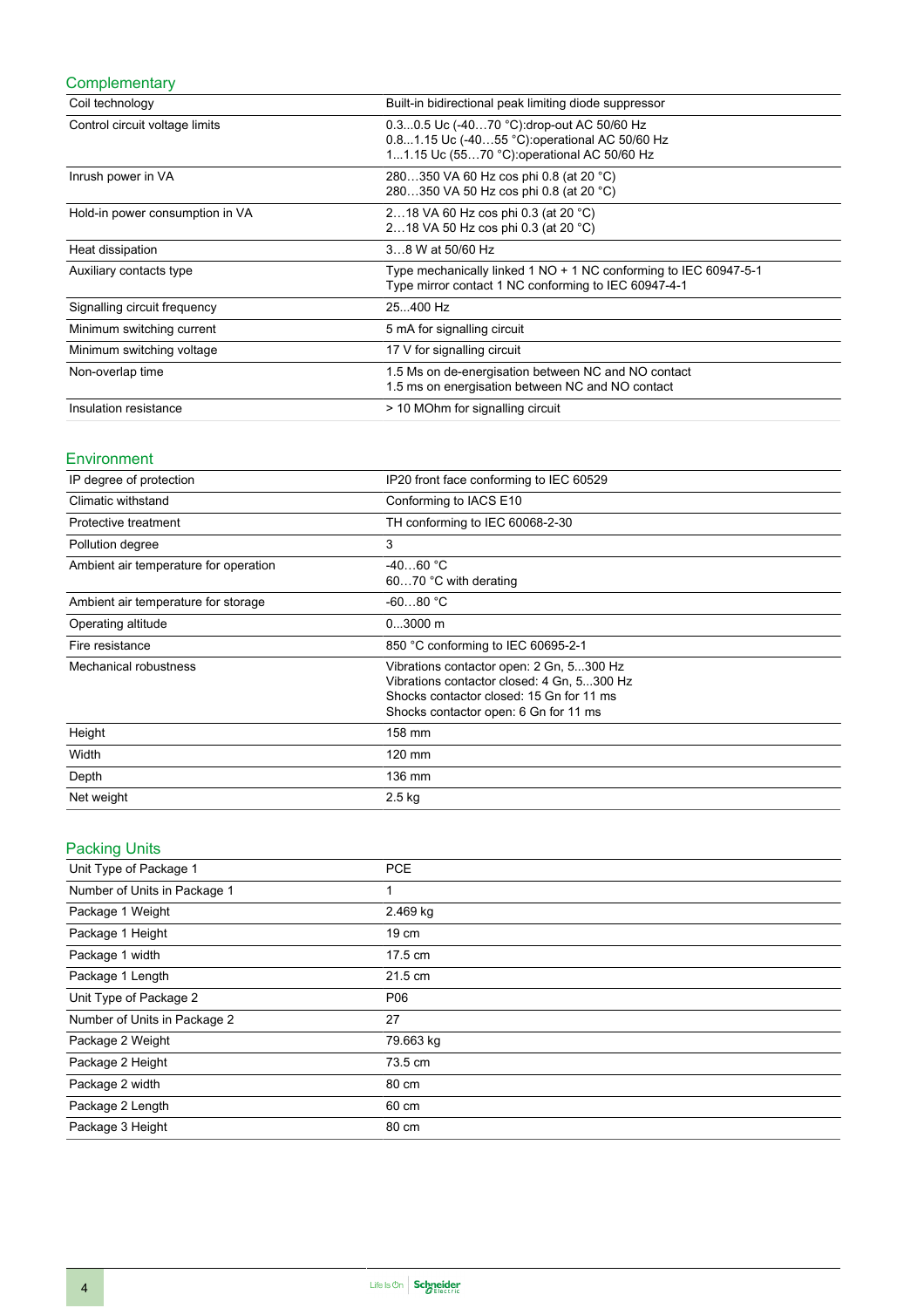| <b>Offer Sustainability</b>     |                                                                                                                                |  |
|---------------------------------|--------------------------------------------------------------------------------------------------------------------------------|--|
| Sustainable offer status        | Green Premium product                                                                                                          |  |
| <b>REACh Regulation</b>         | <b>REACh Declaration</b>                                                                                                       |  |
| <b>EU RoHS Directive</b>        | Compliant <b>E-</b> EU RoHS Declaration                                                                                        |  |
| Mercury free                    | Yes                                                                                                                            |  |
| RoHS exemption information      | $E_{\text{Yes}}$                                                                                                               |  |
| China RoHS Regulation           | <b>E</b> <sup>I</sup> China RoHS Declaration                                                                                   |  |
| <b>Environmental Disclosure</b> | Product Environmental Profile                                                                                                  |  |
| <b>Circularity Profile</b>      | End Of Life Information                                                                                                        |  |
| <b>WEEE</b>                     | The product must be disposed on European Union markets following specific<br>waste collection and never end up in rubbish bins |  |
| <b>PVC</b> free                 | Yes                                                                                                                            |  |

# Contractual warranty<br>Warranty

18 months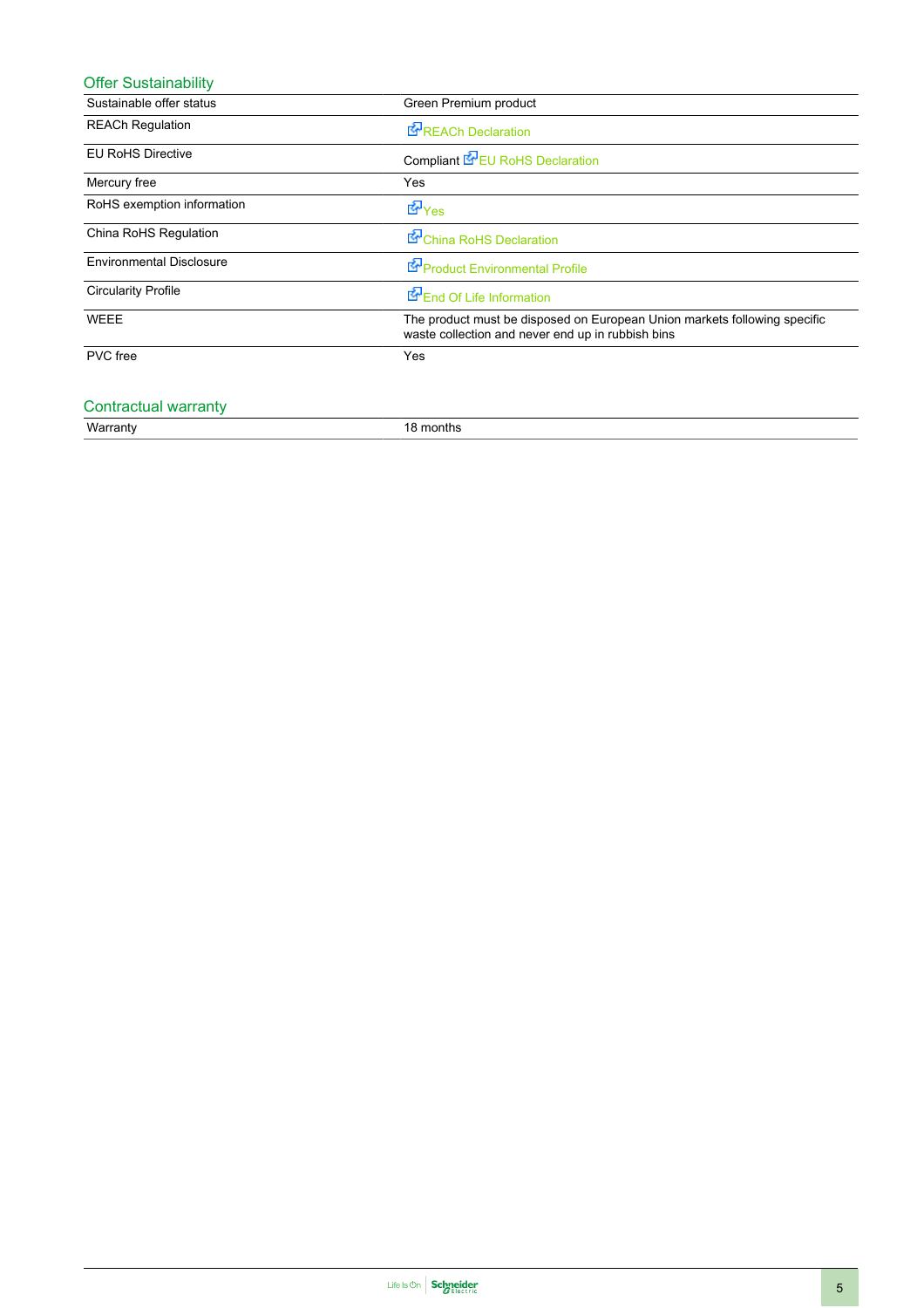Product data sheet Dimensions Drawings

## LC1D115M7

### Dimensions



### (1) Minimum electrical clearance

| LC <sub>1</sub>                          |                                   | D115 and D150 (3-pole) |
|------------------------------------------|-----------------------------------|------------------------|
| a                                        |                                   | 120                    |
| b <sub>1</sub>                           | with LA4 DA2                      | 174                    |
| with LA4 DF,<br>DT                       | 185                               |                        |
| with LA4 DM,<br>DL                       | 188                               |                        |
| with LA4 DW                              | 188                               |                        |
| $\mathsf{c}$                             | without cover or add-on blocks    | 132                    |
| with cover,<br>without add-on<br>blocks  | 136                               |                        |
| c1                                       | with LAD N or C (2 or 4 contacts) | 150                    |
| c2                                       | with LA6 DK20                     | 155                    |
| c3                                       | with LAD T, R, S                  | 168                    |
| with LAD T, R,<br>S and sealing<br>cover | 172                               |                        |